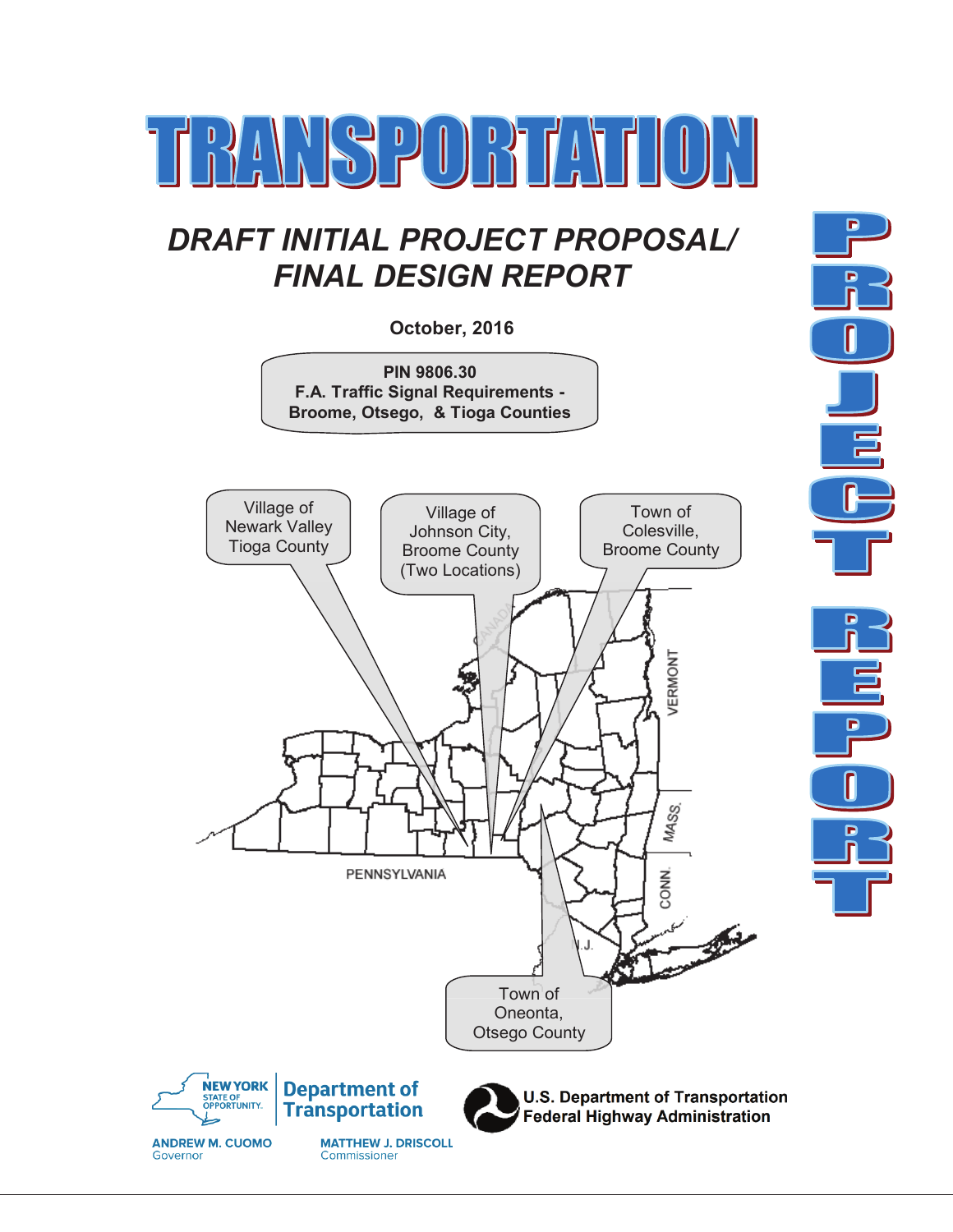This page intentionally left blank.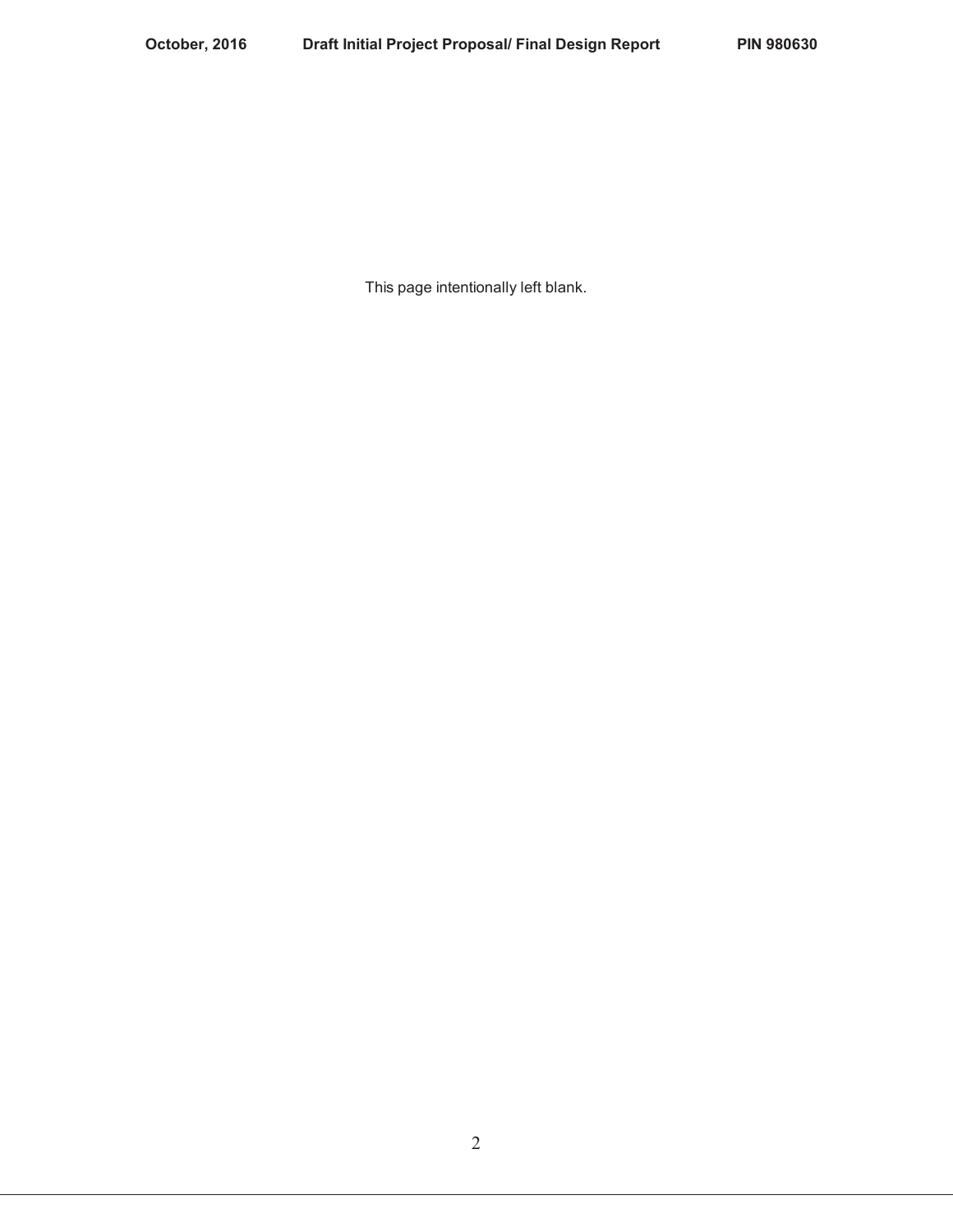## **PROJECT APPROVAL SHEET**

(Pursuant to SAFETEA-LU Matrix)

| A. IPP Approval                                                                     | The Initial Project Proposal (IPP) was approved by:                                                                                                                                                                                                                                                                                         |      |  |  |  |  |
|-------------------------------------------------------------------------------------|---------------------------------------------------------------------------------------------------------------------------------------------------------------------------------------------------------------------------------------------------------------------------------------------------------------------------------------------|------|--|--|--|--|
|                                                                                     | John R. Williams, P.E., Regional Director, on 8/15/2011                                                                                                                                                                                                                                                                                     |      |  |  |  |  |
| <b>B.</b> Recommendation for<br>Initiation, Scope & Design<br>Approval:             | The project cost and schedule are consistent with the Regional Capital Program.                                                                                                                                                                                                                                                             |      |  |  |  |  |
|                                                                                     | Pam Eshbaugh, P.E., Regional Planning & Program Manager                                                                                                                                                                                                                                                                                     | Date |  |  |  |  |
| <b>C.</b> Recommendation for<br>Scope, Design &<br>Nonstandard Feature<br>Approval: | All requirements requisite to these actions and approvals have been met, the required<br>independent quality control reviews separate from the functional group reviews have been<br>accomplished, and the work is consistent with established standards, policies, regulations<br>and procedures, except as otherwise noted and explained. |      |  |  |  |  |
|                                                                                     | Doug Bickford, P.E., Acting Regional Design Engineer                                                                                                                                                                                                                                                                                        | Date |  |  |  |  |
| <b>D.</b> Nonstandard Feature<br>Approval:                                          | No nonstandard features have been identified, created, or retained.                                                                                                                                                                                                                                                                         |      |  |  |  |  |
|                                                                                     | John R. Williams, P.E., Regional Director                                                                                                                                                                                                                                                                                                   | Date |  |  |  |  |
| E. Initiation, Scope, and<br>Design Approval:                                       | The required environmental determinations have been made and the preferred<br>alternative for this project is ready for final design.                                                                                                                                                                                                       |      |  |  |  |  |
|                                                                                     | John R. Williams, P.E., Regional Director                                                                                                                                                                                                                                                                                                   | Date |  |  |  |  |

3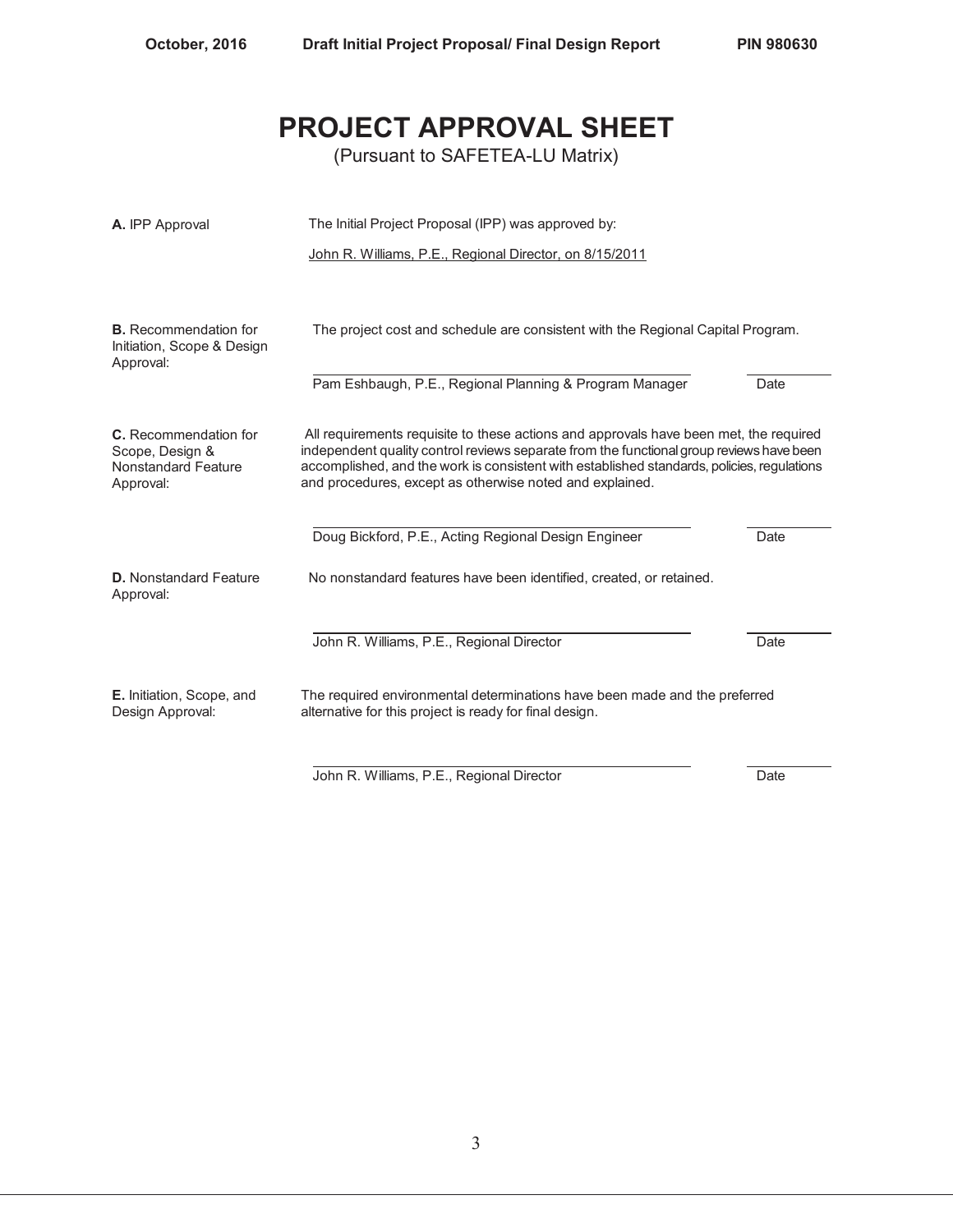## **LIST OF PREPARERS**

#### **Group Director Responsible for Production of the Design Approval Document:**

Doug Bickford, P.E., Regional Design Engineer, NYSDOT Region 9

Description of Work Performed by Firm: Directed the preparation of the Design Approval Document in accordance with established standards, policies, regulations and procedures, except as otherwise explained in this document.

*Note: It is a violation of law for any person, unless they are acting under the direction of a licensed professional engineer, architect, landscape architect, or land surveyor, to alter an item in any way. If an item bearing the stamp of a licensed professional is altered, the altering engineer, architect, landscape architect, or land surveyor shall stamp the document and include the notation "altered by" followed by their signature, the date of such alteration, and a specific description of the alteration.* 

#### **This report was prepared by the following NYSDOT staff:**

Marc Broder, P.E., Regional Design Team Leader/Project Manager, NYSDOT Region 9

#### **Description of Work Performed:**

Prepared the Design Approval Document in accordance with established standards, policies, regulations and procedures, except as otherwise explained in this document.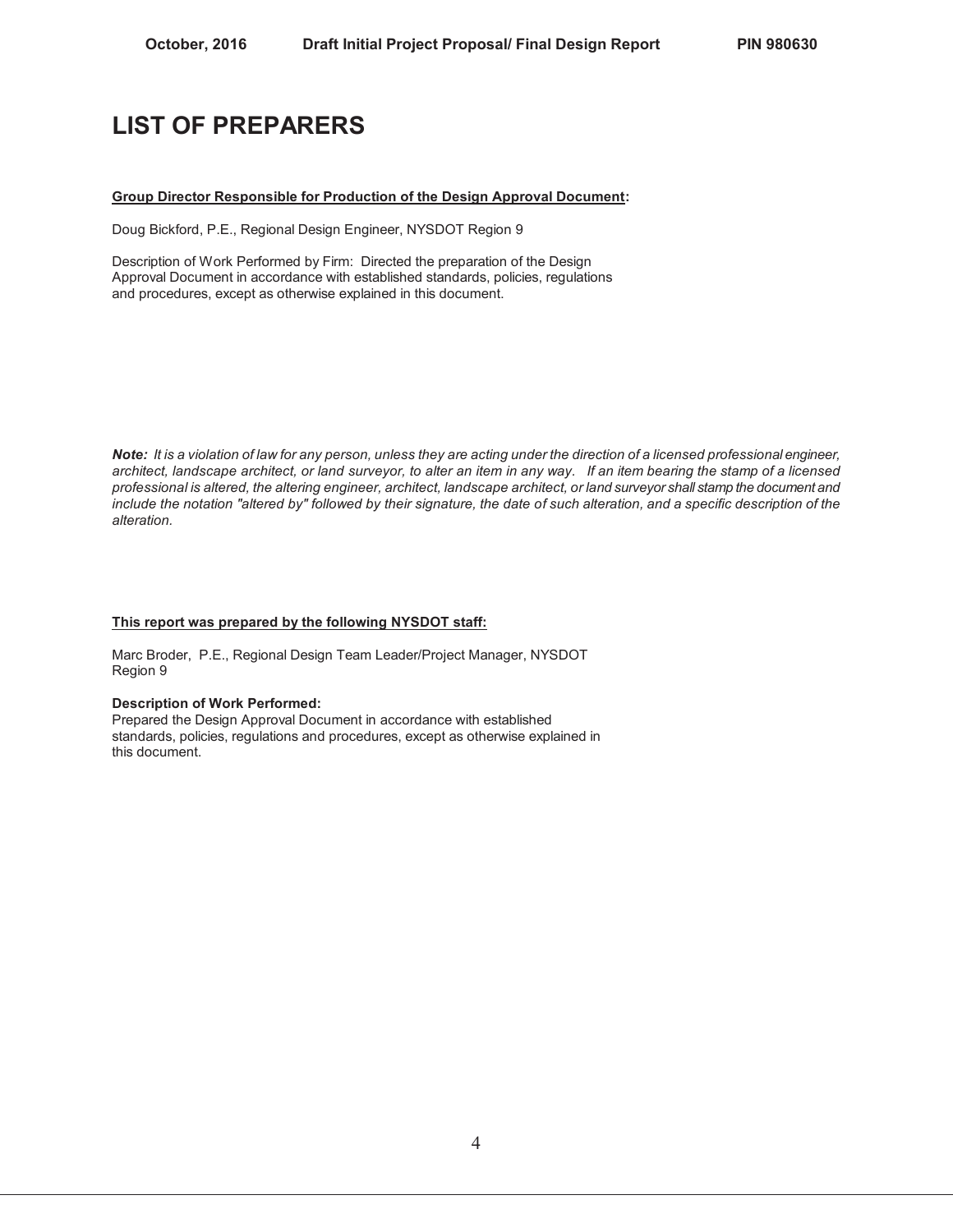| <b>APPENDICES</b> |                                                 |  |  |  |
|-------------------|-------------------------------------------------|--|--|--|
|                   | Project Location Maps & Traffic Signal Plans    |  |  |  |
| B                 | Federal Environmental Approval Worksheet (FEAW) |  |  |  |
|                   | <b>Traffic Data and Accident Analysis</b>       |  |  |  |
|                   | <b>Smart Growth Screening</b>                   |  |  |  |
|                   | Design Criteria                                 |  |  |  |
|                   | Right-of-way Information                        |  |  |  |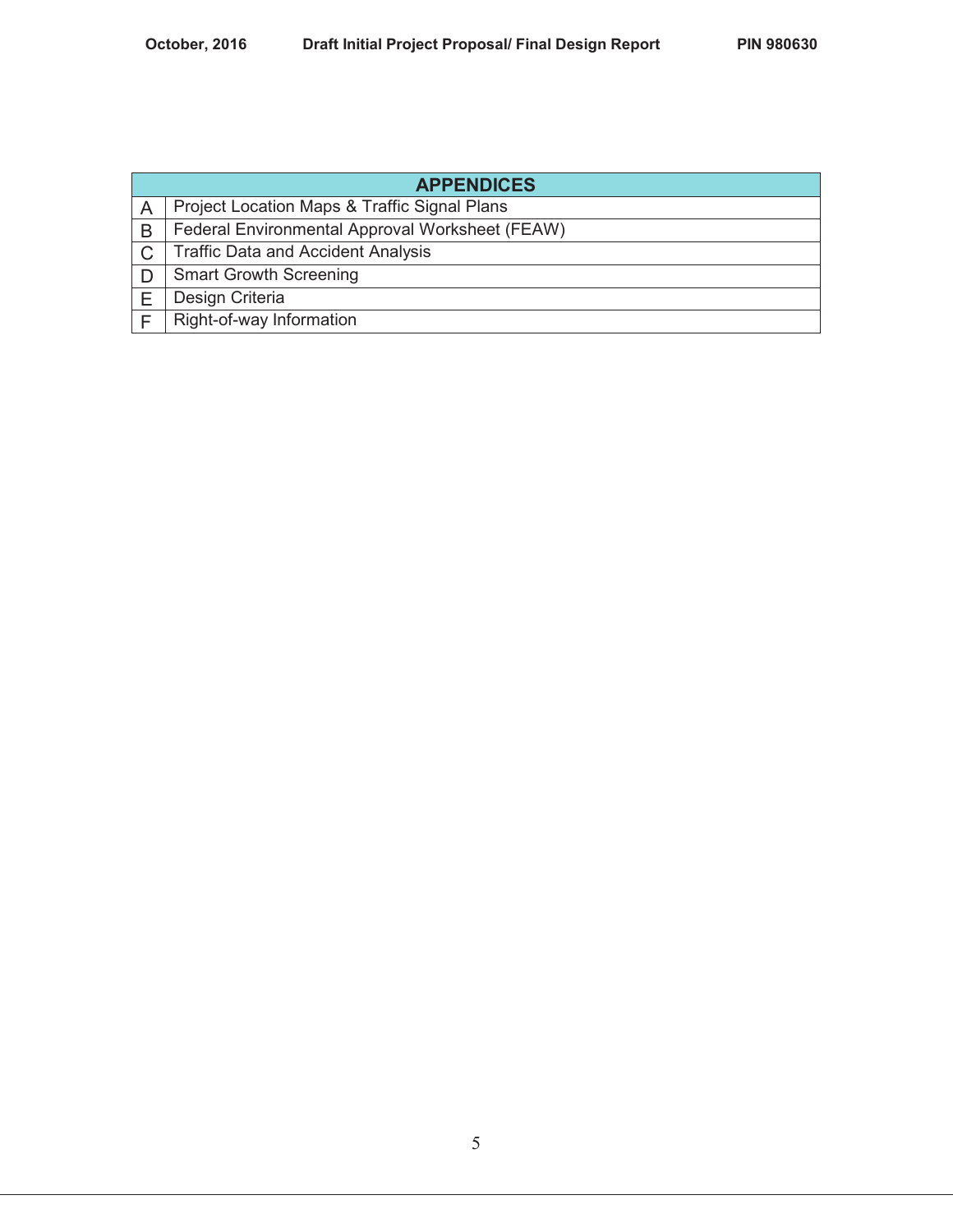**October, 2016 Draft Initial Project Proposal/ Final Design Report PIN 980630** 

**PIN:** 980630

**PROJECT NAME:** F.A. Traffic Signal Requirements – Broome, Otsego, and Tioga Counties

**MUNICIPALITIES:** Villages of Johnson City & Newark Valley, and the Towns of Colesville & Oneonta.

**COUNTIES:** Broome, Otsego, and Tioga

**ROUTES/SH #:** NY 17C SH# 1161 CR 69 No SH#<br>NY 79 SH# 210 SH# 210 NY 38 SH# 1077 NY 205 SH# 1302<br>NY 23 SH# 1302 SH# 1302

**BIN:** NA

**LIMITS: Milepoints (2005):** See table of locations included in this report. **Reference Markers:** See table of locations included in this report.

**PROJECT LENGTH:** NA **CENTERLINE MILES** NA **LANE MILES:** NA

**FEDERAL AID SYSTEM:** Non-NHS **FUNCTIONAL CLASS:** Varies

**EXISTING AADT:** Varies

**TRUCKS (%):** Varies

**EXISTING CHARACTERISTICS OF CONCERN:** The candidate traffic signals are at, or near, the end of their useful service life and are no longer in compliance with State and Federal standards. Signals #164 and #528 are required due to changing conditions and warrants. This project is needed to address the deteriorating condition of the signals and provide ADA compliant pedestrian accommodations at the identified intersections.

**PROJECT OBJECTIVE(S):** The project objective is to address the deteriorated and non-compliant traffic signals and pedestrian facilities.

### **PROJECT ELEMENT(S) TO BE ADDRESSED:**

**Bridge Element Specific** Other:

□ Highway Element-Specific 
<br>
□ Bridge Element Specific

□ Where & When

Operational / Maintenance

**DESCRIPTION OF PROPOSED WORK:** This project involves the installation of some, or all, of the following items:

Tioga County Signal #919 NYS 38/ Rock & Water Streets, Newark Valley

- · New Mast Arm Signal will replace the existing span wire signal
- · New Pedestrian signals
- · New ADA ramps

Broome County Signal #23 NYS 17C/ Allen Street, Johnson City

· New Mast Arm Signal will replace the existing span wire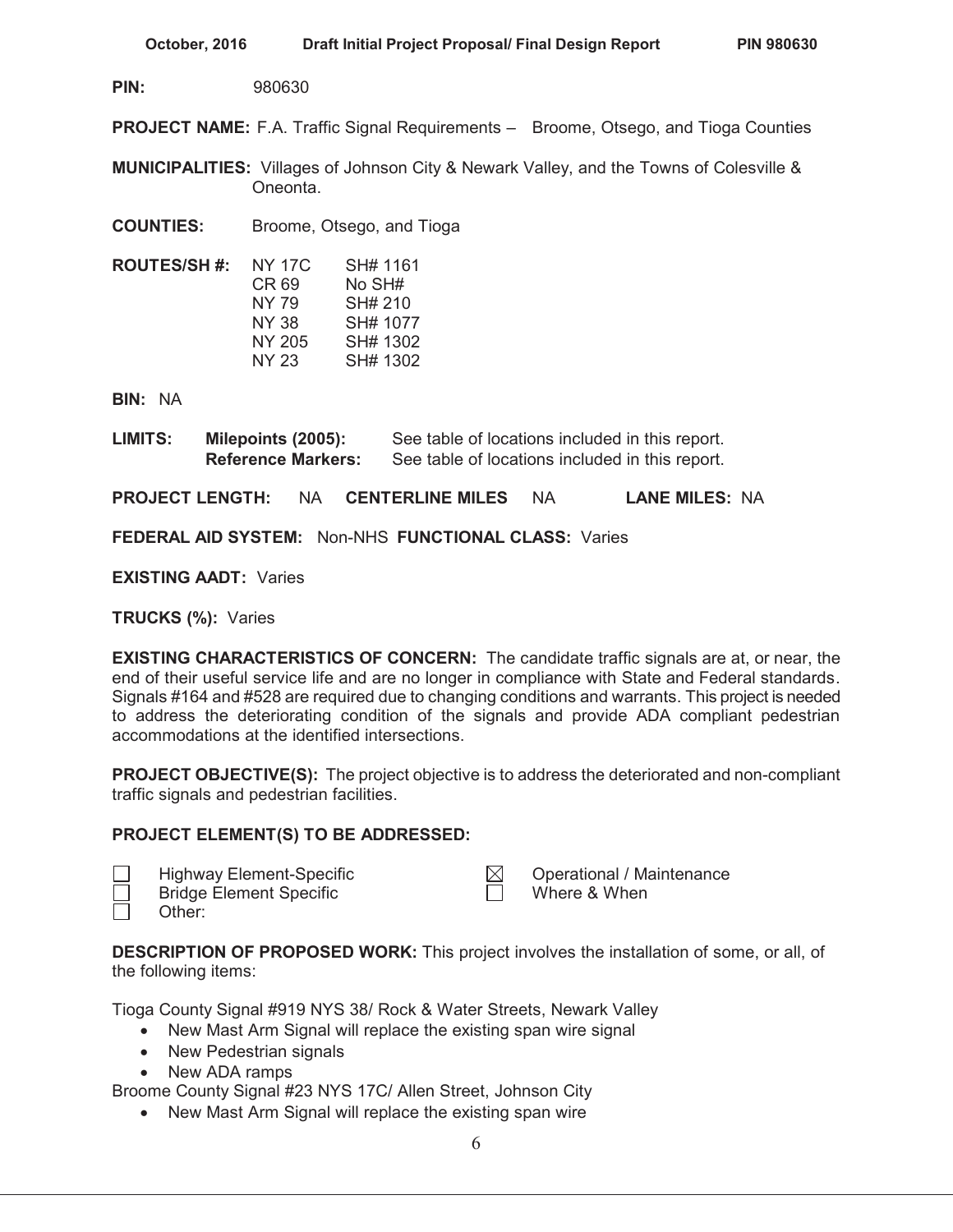- New Pedestrian signals
- New ADA ramps at this location

Please note that the foundations and underground conduit will be installed under PIN 904137 and the remainder of the work shall be installed under this project.

Broome County Signal #60 NYS 17, Exit 71S Ramp/Airport Road, Johnson City

- New Span Wire Signal shall replace the existing Span Wire Signal and be repositioned;
- A new overhead service shall be run from Old Harry L Drive a new pole midway between Signal 60 and 67. The new service will be extended to Signal #60 and #67.

Broome County Signal #164 NYS 79/Maple & Main Streets, Harpursville

New Span Wire Signal shall be installed at this new location.

Otsego County Signal #528 NYS 205/ NYS 23, Oneonta

- New Span Wire Signal to replace existing flashing signal.
- · New Pedestrian Signal is to be installed at this existing signal location.

| <b>PRIORITY RESULTS:</b> | $\boxtimes$ Mobility & Reliability<br>$\Box$ Economic Competitiveness | $\boxtimes$ Safety $\Box$ Security<br>Environmental Stewardship |
|--------------------------|-----------------------------------------------------------------------|-----------------------------------------------------------------|
| <b>FUNDING SOURCE:</b>   | $\Box$ 100% State                                                     | $\boxtimes$ Federal                                             |

## **SEQRA AND NEPA CLASSIFICATION:**

|       | <b>PROJECTED ENVIRONMENTAL PROCESS:</b> |        |             |                              |  |              |             |
|-------|-----------------------------------------|--------|-------------|------------------------------|--|--------------|-------------|
|       |                                         |        |             | Class II CE 'C' List         |  |              |             |
| NEPA: | No Federal<br><b>Funds</b>              |        |             | Class II CE 'D' List - Prog. |  | Class III EA | Class I EIS |
|       |                                         |        |             | Class II CE 'D' List - FHWA  |  |              |             |
| SEQR: |                                         | Exempt | $\boxtimes$ | Type II                      |  | Non-Type II  | Non-Type II |
|       |                                         |        |             |                              |  | EA           | <b>EIS</b>  |

The following Checklist(s) is/are attached:

 $\boxtimes$  Federal Environmental Approval Worksheet (FEAW)

 $\boxtimes$  Social, Economic, and Environmental Resources Checklist

**ENVIRONMENTAL DOCUMENTATION:** Included as part of this report.

**DESIGN STANDARDS:** This is a 2R project, for which 3R design criteria is used, as per section 7.4.1 of the HDM. The design criteria tables are included in Appendix E of this report. The signals will be designed in accordance with HDM Chapter 11.

**Other Design Parameters:** Design vehicle shall be SU (Single Unit)

**Non-Standard/Non-Conforming Features**: There are no identified nonstandard or nonconforming features within the project limits**.**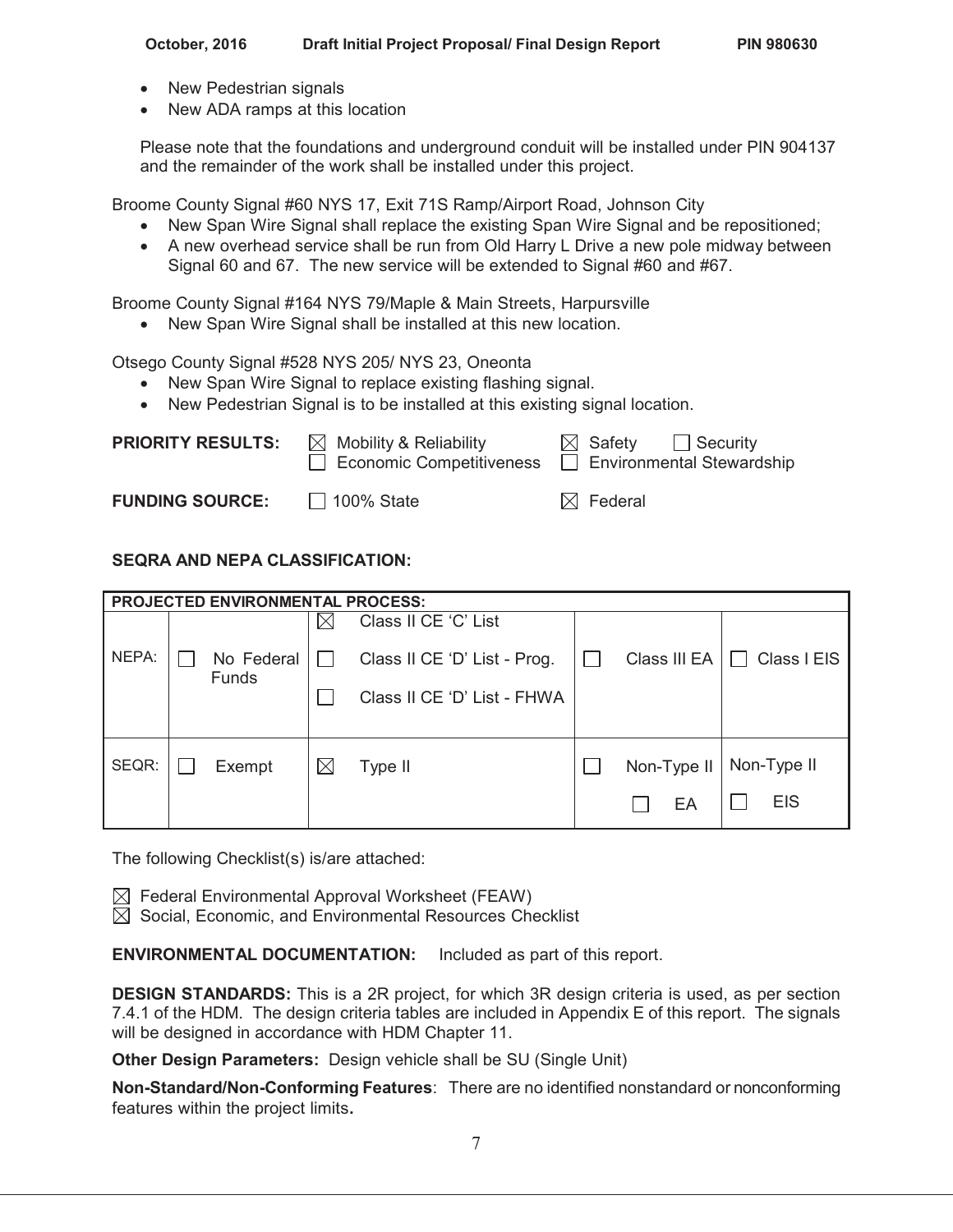| October, 2016 | Draft Initial Project Proposal/ Final Design Report | <b>PIN 980630</b> |
|---------------|-----------------------------------------------------|-------------------|
|---------------|-----------------------------------------------------|-------------------|

**PLANS:** The PS&E submission will include plan sheets.

**MPO INVOLVEMENT:** No  $\boxtimes$  Yes TIP Name: BMTS TIP No.: NA

**TIP AMENDMENT REQUIRED:**  $\boxtimes$  No  $\Box$  Yes Needed by:

**STIP STATUS:**  $\boxtimes$  On STIP  $\Box$  Not on STIP

**NOTES ON SPECIAL CIRCUMSTANCES:** None.

**SPECIAL TECHNICAL ACTIVITES REQUIRED:** None.

**PLANNED PUBLIC INVOLVEMENT:** Standard Public Officials letters will be sent during the Design phase prior to letting.

### **WORKZONE SAFETY & MOBILITY:**

The Region has determined that the subject project is not significant per 23 CFR 630.1010.

A Transportation Management Plan (TMP) will be prepared for the project consistent with 23 CFR 630.1012. The TMP will consist of a Temporary Traffic Control (TTC) plan. Transportation Operations (TO) and Public Information (PI) components of a TMP will be considered during final design.

## **PROBABLE SCHEDULE AND COST:**

**DESIRED LETTING:** February 9, 2017

**SCHEDULE Qualifiers:**  $\Box$  Public Meeting  $\Box$  4(f)/106 FHWA sign-off

Other - Identify

 $\Box$  Consultant(s) for:

| <b>Project</b><br><b>Phase</b> | <b>Activity</b><br><b>Duration</b> | <b>Estimated</b><br><b>Cost</b> | <b>Fund</b><br><b>Source</b> | <b>Obligation</b><br><b>Date</b> |
|--------------------------------|------------------------------------|---------------------------------|------------------------------|----------------------------------|
| Design I-IV                    | 18 months                          | \$0.150 M                       | <b>SDF/STP Flex</b>          |                                  |
| Design V-V1                    | 6 months                           | \$0.060 M                       | <b>SDF/STP Flex</b>          | See CSSQ                         |
| Construction                   | 18 months                          | \$0.587 M                       | <b>HSIP</b>                  | Report                           |
| <b>Construction Inspection</b> | 18 months                          | \$0.059 M                       | <b>SDF</b>                   |                                  |
| <b>ROW</b>                     | 12 months                          | \$0.032 M                       | <b>SDF/STP Flex</b>          |                                  |
| <b>TOTAL</b>                   |                                    | \$0.888 M                       |                              |                                  |

**BASIS OF ESTIMATE:** Historic data on signal projects.

**PROGRAM DISPOSITION:** Scheduled for letting in SFY 2016/2017

**PROJECT CATEGORY:** ⊠ Safety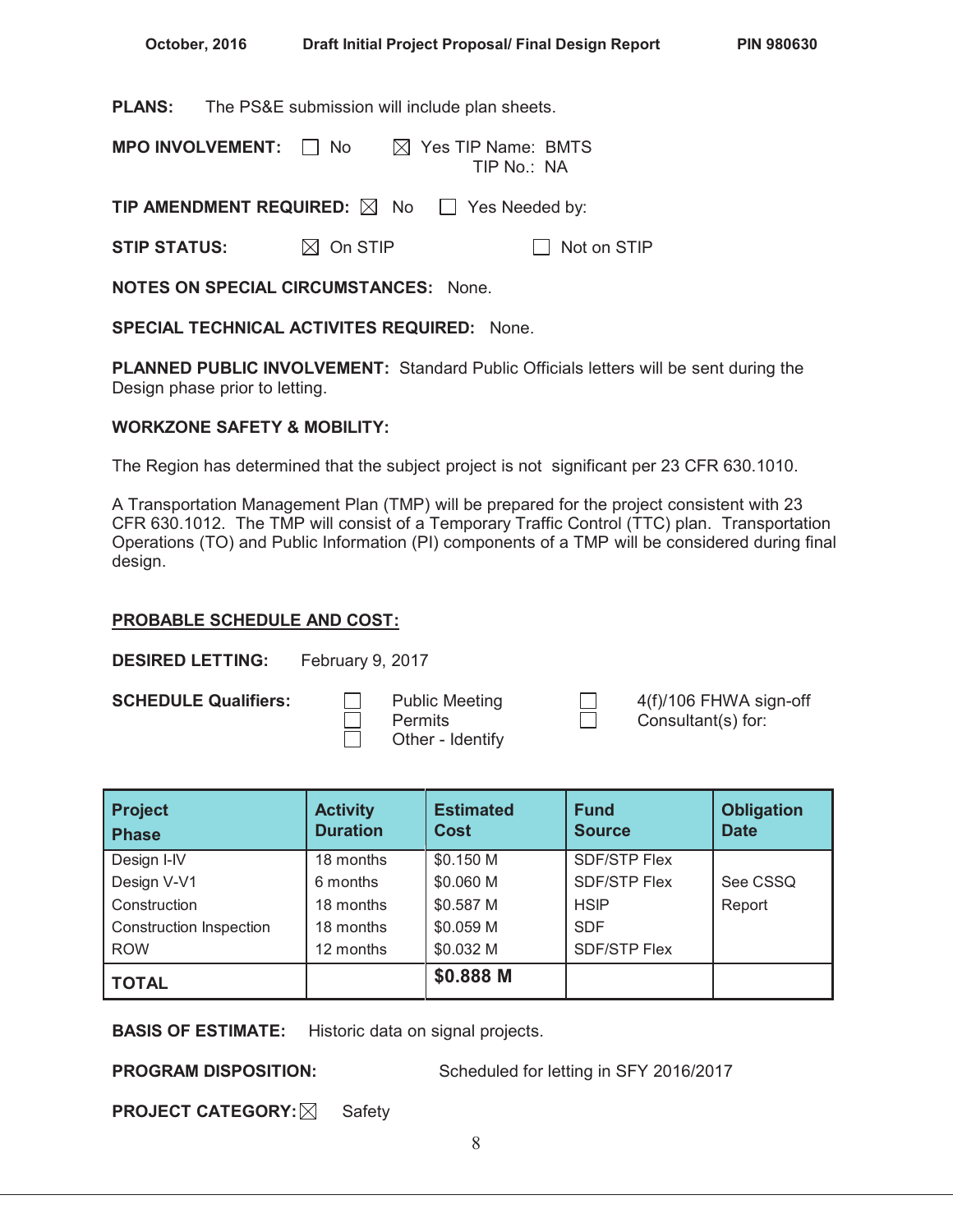| October, 2016                       | Draft Initial Project Proposal/ Final Design Report |          |                |  |                | <b>PIN 980630</b> |
|-------------------------------------|-----------------------------------------------------|----------|----------------|--|----------------|-------------------|
| <b>STATEWIDE SIGNIFICANCE:</b>      |                                                     | Remarks: | N <sub>0</sub> |  | Yes            |                   |
| <b>ASSET MANAGEMENT (OPTIONAL):</b> |                                                     |          | Applies        |  | Not Applicable |                   |

**ROW:** The ROW Clearance Certificate will be included as part of the PS&E Submission to DQAB.

PUBLIC FRIENDLY DESCRIPTION OF PROJECT: This project will upgrade traffic signals and pedestrian facilities at five intersections in the villages of Johnson City and Newark Valley, and the towns of Colesville, and Oneonta.

**PROJECT MANAGER/JOB MANAGER:** Jamie Conn/ Brian Doak **FUNCTIONAL AREA(S):** Traffic Safety & Mobility/Highway Design **PHONE(S):** 607-721-8088 / 607-721-8220 **IPP/FDR PREPARED BY:** Marc Broder, PE/ Brian Doak, PE **DATE:** 10/06/16